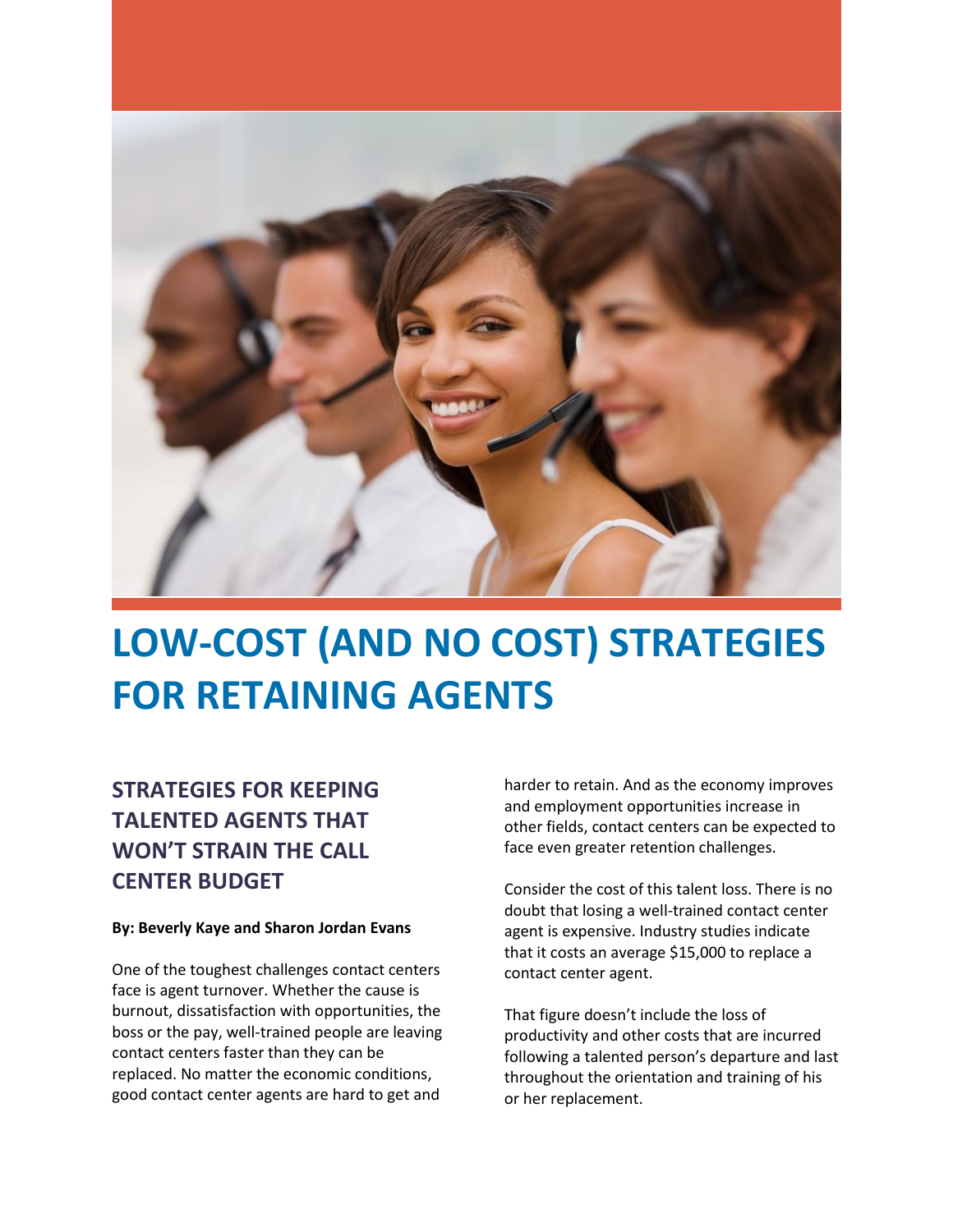#### **INEXPENSIVE NEW-HIRE RETENTION STRATEGIES**

Given the expensive price tag of unwanted turnover, most managers want to do what they can to keep their best people for as long as they possibly can. The good news is, there are many no-cost or low-cost strategies managers can use to engage and retain talent. These approaches have consistently worked in contact centers across industries — and sometimes despite difficult jobs (with challenging customers) and less than ideal compensation packages. Of course, we're not saying pay doesn't matter. In fact, it is important that you pay agents competitive and fair salaries. But our research tells us that, beyond pay, there are many other reasons people stay with an organization. Focus on the following strategies and you'll increase the odds of keeping your best agents and supervisors.

- **Managers (from the top down) must be retention-focused.** A key staff engagement and retention driver often involves developing a new managerial mindset (for some managers and executives). Company leaders must believe that their people are their most critical assets, and that they, as leaders, have more power and influence than anyone else in the retention equation. One company lived this concept particularly well by making employee retention "part of the company DNA." The organization held to that belief by making managers at all levels accountable for engaging and retaining talent.
- **Make sure hiring processes are designed to identify the right agents.** If you hire the right person for the job in the first place, you'll increase your chances of keeping him or her. This means identifying the critical factors that spell success for the job, such as skills, motivations, attitudes, even work

style. Many managers interview their topperforming veteran agents to create a baseline. You can then develop interview questions that will reveal whether a candidate does or does not possess those attributes. During the interview, it's important to ensure that the questions are posed by several people who represent varying management levels and responsibilities. This will ensure that you get different perspectives and input on each candidate. Regardless of the tough employment market, it's critical to have the courage to reject applicants who, by all indications, won't make it in the long run (even if they're desperately needed in the short run).

 **Develop an effective orientation and welcome process.** The risk for losing call center talent is highest during the first six months of employment. Recognizing that, once they're hired, you'll want to do what you can to "extend the handshake." An effective method is to develop a solid orientation process with the call center manager in charge of the proceedings — it's not HR's job. The focus must be more involved than simply informing employees where the supplies and break rooms are located. Instead, this is the time for managers to begin developing a meaningful relationship with each new agent. During orientation, managers should highlight potential career paths (within the contact center and companywide), as well as all learning and enrichment possibilities that are available. The goal is to help each carefully selected new team member to quickly get connected and to visualize his or her future in the organization.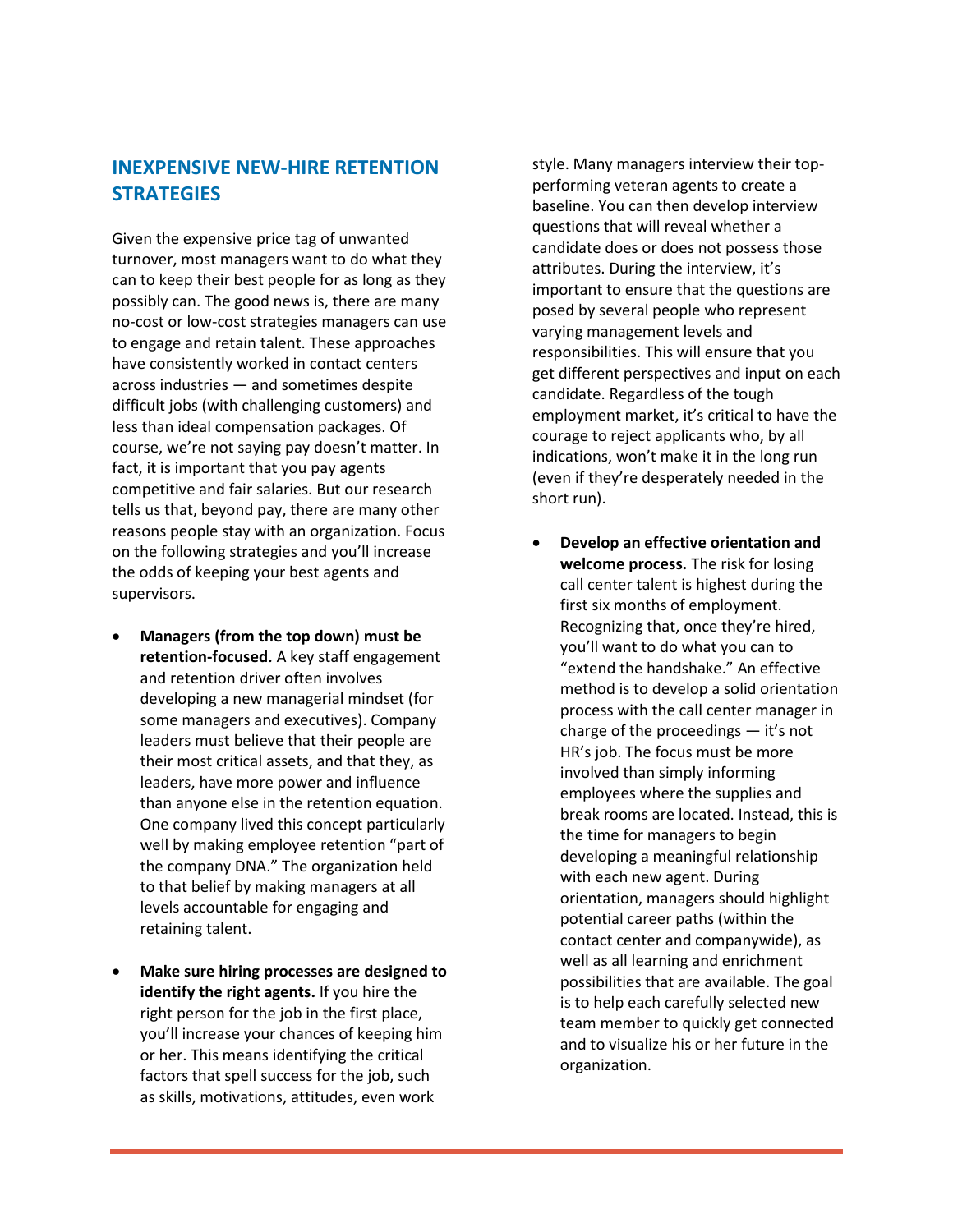### **RETAINING AND ENGAGING VETERAN AGENTS**

What about the agents who are already on the job? How do you retain and engage them? Over the past many years, our two organizations have surveyed more than 20,000 employees from a cross-section of industries about what keeps them on the job. Following are a few instructive findings from our "What Keeps You?" survey:

- **Retention drivers are under the manager's control.** The top five reasons employees stayed with an organization are (in descending order of frequency):
	- o Exciting and challenging work
	- o Supportive management/good boss
	- o Being recognized/valued/respected
	- o Career growth, learning and development
	- o Flexible work environment.

Notice pay is not on the list of top five. Pay does show up in the number six spot. Although many managers believe it is the most important "stay factor" of all, research (ours and many other industry studies) reveals that money consistently falls below other retention drivers. In fact, for decades, researchers have described money as a "hygiene" factor when it comes to employee retention — and it's a dissatisfier when viewed as insufficient, noncompetitive or unfair. But competitive pay will not retain skilled agents if they're bored, see no career path, dislike their colleagues or dislike their bosses. Significantly, all of the top five "stay" factors just mentioned can be influenced by the manager. In fact, most retention drivers are under the manager's control. One survey found that 50 percent of job satisfaction depends on the employee's relationship with the manager. It is because of this incredible influence that organizations are increasingly holding managers accountable for hiring, developing, engaging and, yes, retaining talent — even tying

managerial compensation and bonuses to retention success.

- **Make the job more interesting.** When the thrill is gone, so are your skilled agents. Job enrichment — making the work more interesting, fulfilling and/or challenging — is a critical retention strategy. It can help you to retain agents, not just physically, but mentally and emotionally, as well. Even if they're physically at their workstations, when agents get bored with the job, they can leave mentally, or "disengage." This surfaces through counterproductive activities, such as high absenteeism and mediocre performance. Managers, however, can offer various job enrichment opportunities that can help to prevent physical departure and/or disengagement. Enrichment strategies often take the form of tasks and responsibilities agents can take on in ways that promote personal autonomy and creativity. Or managers might consider offering veteran agents extended training or cross-training opportunities, or a rotation of work assignments to increase job variety. Other possibilities include agent participation in project management, brainstorming sessions to focus on how jobs can be enriched, or agent input on team and/or individual rewards and recognition.
- **Give agents career growth and development opportunities.** Many contact centers are developing career paths for their people and are getting creative in considering multiple career options (sometimes "upward" positions are in short supply). It's critical for the manager to be involved in this process — agents want their managers to partner with them in discovering and pursuing opportunities at work. Managers, in turn, need to consider questions like: What's available and what do people want? Would a lateral move be useful or interesting? How can the agent's career goals and the organizational goals